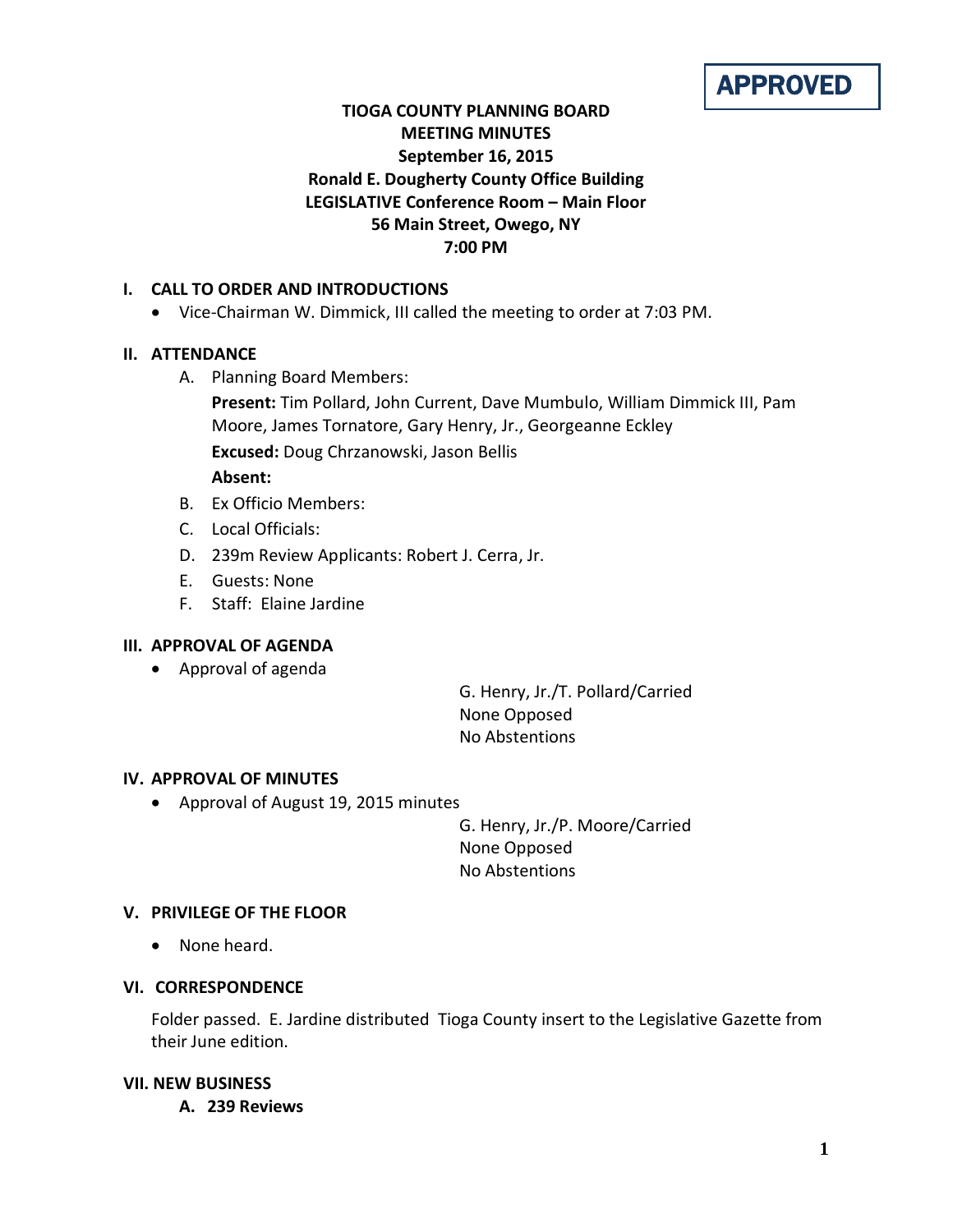# APPROVED

# **1. County Case 2015-015: Town of Owego, Special Use Permit, Klassic Knights**

The applicant is requesting a special use permit to establish and operate a used auto sales facility at 70 Kinney Road, off State Route 17C in the Campville area. The site is a total of 5.5 acres and the existing commercial building is 10,000 square feet. The building on site has been used in the past as some type of vehicle repair facility and a tile retail business. The applicant does not plan on altering or making any modifications to the building.

Intended uses will be automotive sales, service and restoration. The applicant would like to have a maximum of six display cars on site at one time. The hours of operation will be Monday through Friday 10:00 AM to 10:00 PM. There will be five or less total employees. Anticipated traffic volume is expected to be low as most of the work will be restoration. Appropriate arrangements have been made for disposal of oil, antifreeze and tires.

No signage plans were included in the project package. Parking on the site plan does not meet Town of Owego regulations. Staff suggests using the spot designated on the site plan as Overflow be use for employee parking so as to not conflict with customer parking.

The surrounding neighborhood contains commercial (Hanafin Marine and Jackson's Pumpkin Farm are to the north) and a few residential uses. Staff recommends approval of the special use permit with the conditions that if the applicant plans on signage in the future that it comply with the Town of Owego sign regulations and that the applicant and town officials mutually agree on the specifics of the parking arrangement.

**Q. T. Pollard** – What are the requirements for disposal of antifreeze? **A. R. Cerra** – I'm not sure but I contract with a company to pick it up and they properly dispose of it.

#### **Motion to recommend approval of special use permit:**

| G. Henry, Jr./J. Current/Carried |   |
|----------------------------------|---|
| Yes                              | 8 |
| Nο                               | ŋ |
| <b>Abstention</b>                | n |

### **VIII. REPORTS**

- A. Local Bits and Pieces
	- 1. Town of Candor G. Henry
		- Town Planning Board decided to not add natural gas support statement in the draft Comprehensive Plan, as the Town Board requested, before passing it on to the Town Board for review.
	- **2. Town of Nichols**  P. Moore
		- Vicki Nuzzo informed Pam that Victoria Nuzzo informed her that the Town of Richford Comprehensive Plan update is just about at the point of Town Board adoption.

### **3. Town of Berkshire** – T. Pollard

• Planning Board working on Table of Contents for Comp Plan update.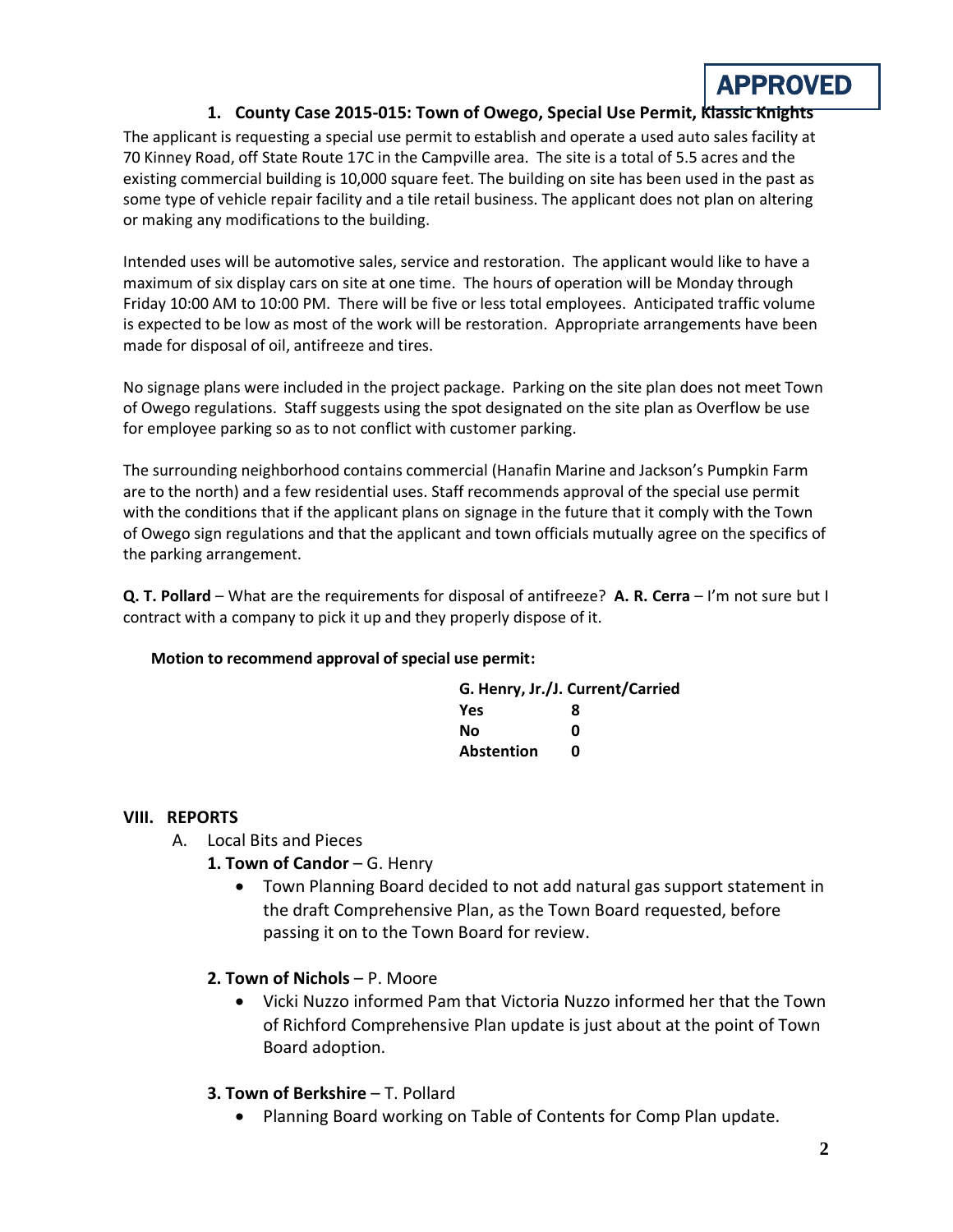# APPROVED

### **4. Town of Tioga –** D. Chrzanowski

• Not in attendance.

# **5. Village of Waverly** – W. Dimmick III

• Nothing to report

# **6. Village of Owego** – G. Eckley

• Nothing to report

# **7. Town of Newark Valley** – vacant

### **8. Village of Newark Valley – J. Tornatore**

• No report.

### **9. Town of Owego** – J. Current

• No report.

# **10. Town of Barton** – D. Mumbulo

• No report.

# **11. Town of Richford** - vacant

### **12. Spencer** – vacant

# B. **Staff Report**

- E. Jardine covered the following topics:
	- o J. Tornatore inquired about the county's Natural Gas Coordination Team and why that has been revived. E. Jardine reported it is because of the new and potential LPG gas drilling activity occurring in the Town of Barton. She explained that the NGCT is committee of mainly county department heads that some type of expertise related to the drilling of a well pad, plus municipal representation from the municipality in which a proposed well pad is located.
	- o E. Jardine announced that Tioga County now has a completely new website that looks and functions much better than the old one.

### **IX. OLD BUSINESS**

A. Tioga County Planning Board By-Laws – Members discussed possible changes. E. Jardine said she would like to firm up the circumstances under which a board member can be removed for repeated absences, since it has been a perennial problem, especially during the wintertime, to achieve majority votes and even quorums due to absenteeism. Board decided to modify Item A,3. B, iii, regarding this subject. E. Jardine will make the changes and e-mail back out to members for review, then the TCPB will vote on them at next regular meeting.